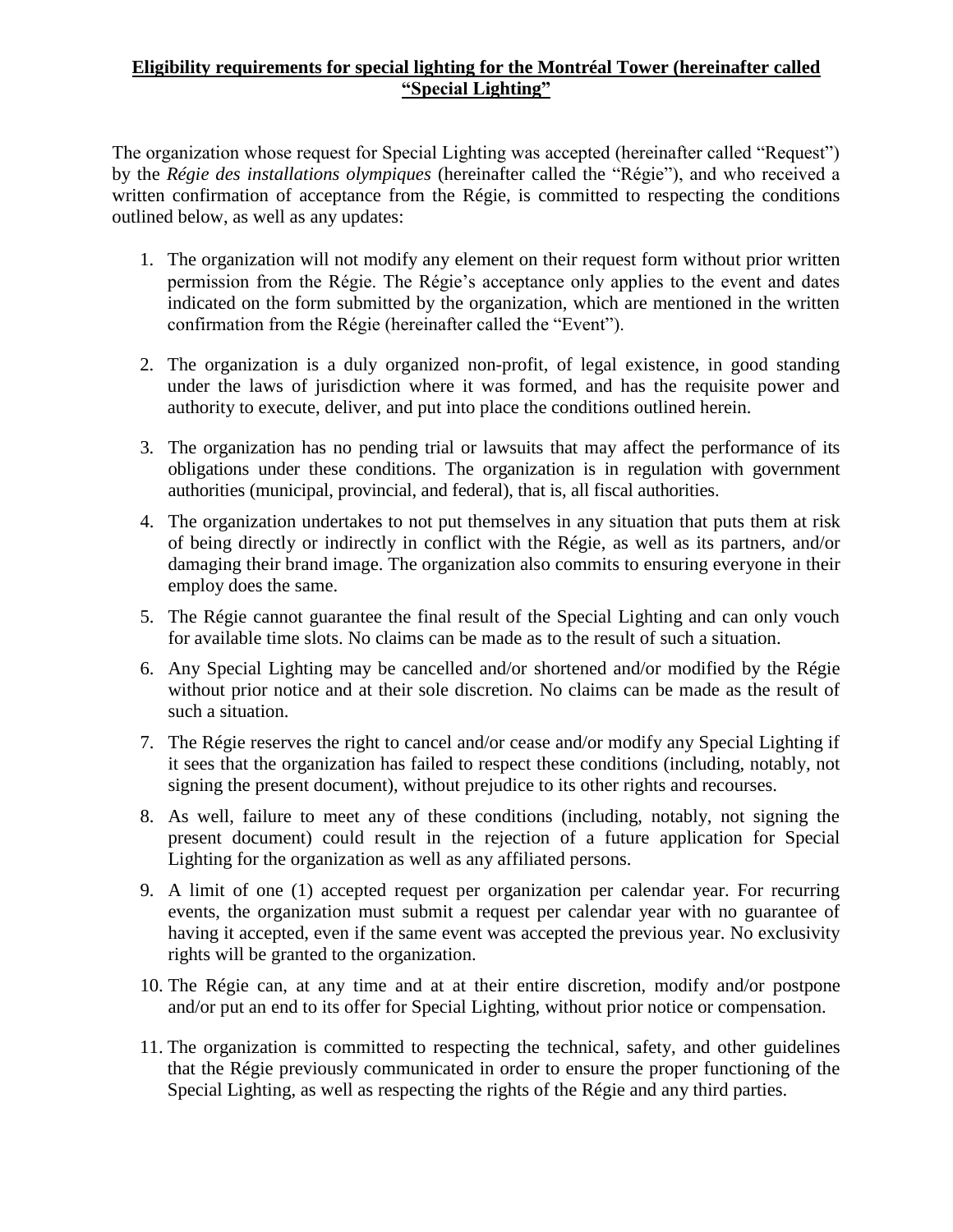- 12. The organization agrees in its communications to respect the applicable legal framework, and not make discriminatory, offensive, libellous, or suspect remarks or sully the reputation of any person (natural or legal), including the Régie. The organization is also committed to ensuring its employees, members, and partners do the same. The organization holds the Régie harmless against any claim arising out of the failure to comply with the present clause and indemnifies the Régie of any damage that may occur.
- 13. The Régie remains, at all times, the sole holder of the intellectual property rights when it comes to the Olympic Stadium, Régie logos, slogans (such as "*Ravivons la flame*" and "*Vivons le*") and other trade names belonging to the Régie, including the Montréal Tower, and the organization cannot use any or several of these elements without having prior written consent from the Régie based on conditions they've established.
- 14. Unless a decision by the Régie goes against what the organization must conform to, the Request is offered free by the Régie.
- 15. The organization authorizes the Régie to use, broadcast, and reproduce for promotional or other purposes any logos, copy, slogans, and photos of the Event as related to the Request, and guarantees to obtain beforehand any authorization and rights required from third parties, as required, in order to provide authorization without territory or time limitations. The organization holds the Régie harmless against any claim or liability arising out of the failure to comply with this clause and indemnifies the Régie of any damage that may occur.
- 16. The Régie will determine how the special lighting works and under what conditions. The organization will not intervene in the process unless via a special request from the Régie.
- 17. All Régie documentation related to Special Lighting for organizations (notably the Form, present conditions, general lighting policy, etc.) is subject to change without notice, in which case an updated version is available on the Régie website at [parcolympique.qc.ca.](http://www.parcolympique.qc.ca/) The organization must meet the updated requirements of all documentation related to Special Lighting, available on the Régie's website.
- 18. The organization will provide all assistance, documents (paper or electronic or other support), collaboration, and any element required by the Régie in order to produce the Special Lighting and all other conditions noted herein.
- 19. Notwithstanding the preceding, no action or claim of any nature shall be brought by the organization or anyone under their control against the Régie for any incident/damage related to the Special Lighting. The laws applicable to the interpretation of these conditions are those of the province of Québec, and any dispute regarding this matter must be resolved before the courts with jurisdiction in the Montréal area.
- 20. The organization represents and warrants that the information in their request form is true and accurate and holds all rights necessary to promote, present, and utilize the Event as outlined in their request. The Régie's role is limited to offering Special Lighting based on the conditions outlined herein. The organization holds the Régie harmless against any